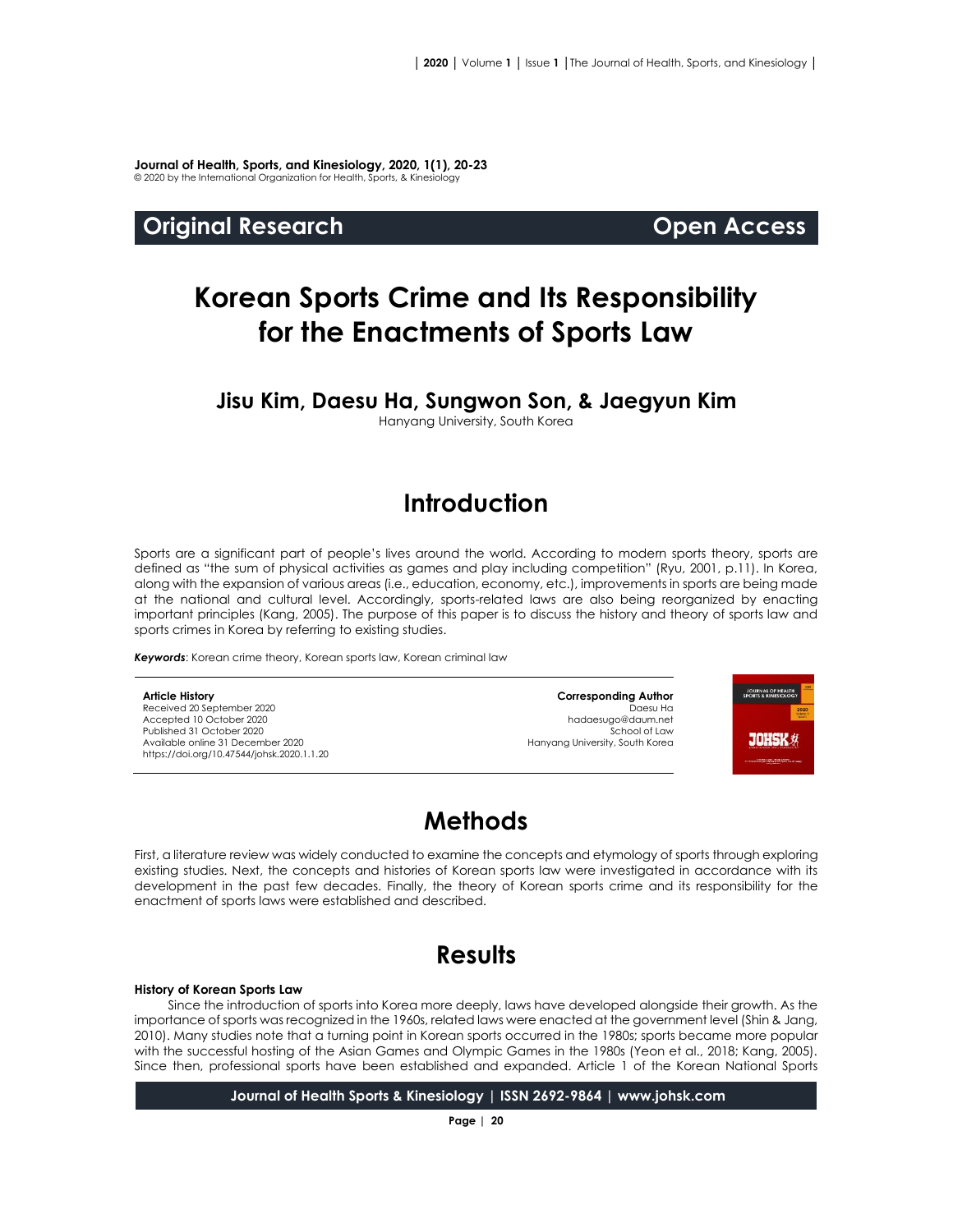Promotion Act, which is a representative law of the Sports Act, stipulates, "The purpose of the Act is to contribute to the promotion of Korean national sports, to promote the physical strength of the people, to cultivate the healthy spirit of the people, and to promote the Korean national prestige through physical education" (Yeon, 2015). Next, Article 1 of the Act on the Installation and Utilization of Sports Facilities stipulates that, "it aims to encourage the installation and use of sports facilities, to develop the sports facilities business, and for contribution to the promotion of Korean national health" (Yeon, 2015). In addition to sports laws, administrative laws include sports-related clauses. Examples include the Act on Welfare of Persons with Disabilities, the Korean National Health Promotion Act, the Juvenile Protection Act, and the Basic Youth Act (Lee, 2005).

#### **Theory of Korean Sports Crime**

Crime theory refers to the nature of crime, which is the basis of punishment. Crime theory has a subjective and an objective side (Shin, 2013; see Table 1). Objectivist crime theory emphasizes the objective facts of crime, in which the subject and the situation become one. The objective aspect means actions and results. In contrast, the subjective aspect focuses on understanding the person who committed the crime.

*Table 1. Objectivism and Subjectivism in Crime Theory*

| <b>Objectivist</b>                                                                                                               | <b>Subjectivist</b>                                                                      |
|----------------------------------------------------------------------------------------------------------------------------------|------------------------------------------------------------------------------------------|
| Objective elements such as actions and consequences,<br>which are external facts in crime, are subject to penalty<br>evaluation. | Subject of punitive evaluation of the actor's antisocial<br>character and criminal risk. |

#### **Korean Sports Crime and Its Responsibility**

Sports crimes can be understood as sports-related criminal acts. Sports include various elements, such as competition, entertainment, and physical training, and sports accidents are those that occur during these physical activities or in connection with a sporting event or competition (Lee, 2005). The most frequent crimes that occur in sports are deliberate foul, violence, gambling/betting, and sometimes even murder. When a crime occurs, the victim and the perpetrator each have their own responsibilities, which can be divided into criminal responsibility and judicial responsibility (Lee, 2019). In general, liability for compensation arises when damage is caused by illegal activities (Shin, 2006).

### **Discussion**

In the field of sports, the autonomous norms that are recognized by authorized associations are socially acceptable. In particular, crimes occurring in sports can be judged from the perspective of general crime theory based on the sport's personality, characteristics, or rules. Therefore, it is essential to discuss the range of autonomous recognition within the realm of sports (Shin, 2006). For example, if during a tennis game a ball hit by a racket bounces and hits a person's eyes, causing injury, it is necessary to decide whether this was an injury or a crime. Also, hitting a person in a boxing game is not a crime because players agree with boxing rules, and the rules are socially sanctioned. A clear definition of sports crime is required.

As the sports industry develops, sports crime increases. However, sports laws cannot keep up (Kang, 2005). For example, the scope of sports crime is not yet clear, so there is difficulty making a legal interpretation when a sports crime occurs. There is the need for a legal mechanism that can accurately overcome this ambiguity. According to survey data from Korea's Ministry of Culture, Sports and Tourism (2019), the Korean sports industry grew between 2016 and 2018 (see Figure 1), as did the number of cases of sports violence (National Human Rights Commission of Korea, 2019; see Figure 2).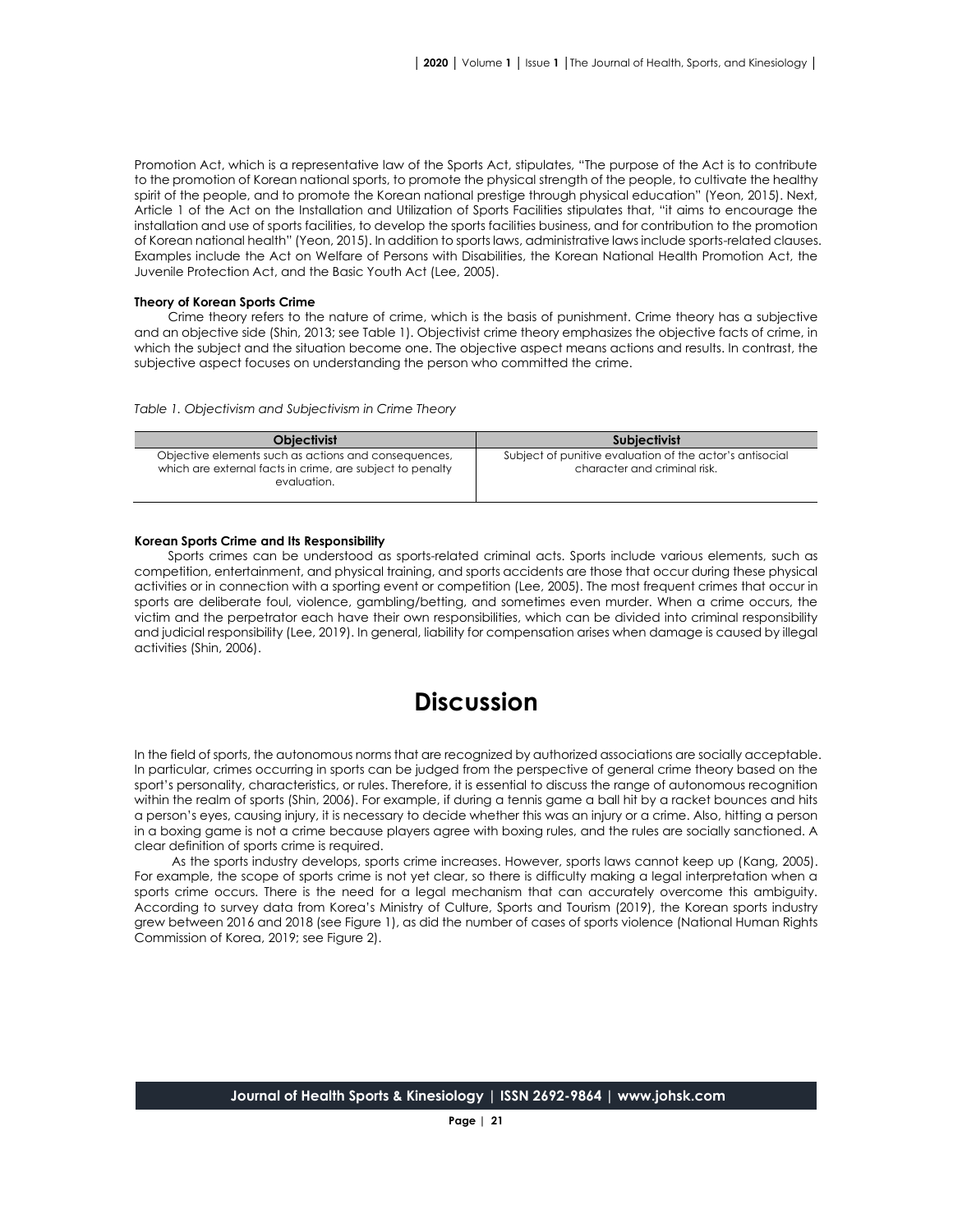



*Figure 1. Korean Sports Industry: Development Status, 2016-2018 (Ministry of Culture, Sports and Tourism, Korea, 2019)*

*Figure 2. Korean Student Athletes' Experience of Violence, 2016-2018 (National Human Rights Commission of Korea, 2019)*

**Journal of Health Sports & Kinesiology | ISSN 2692-9864 | www.johsk.com**